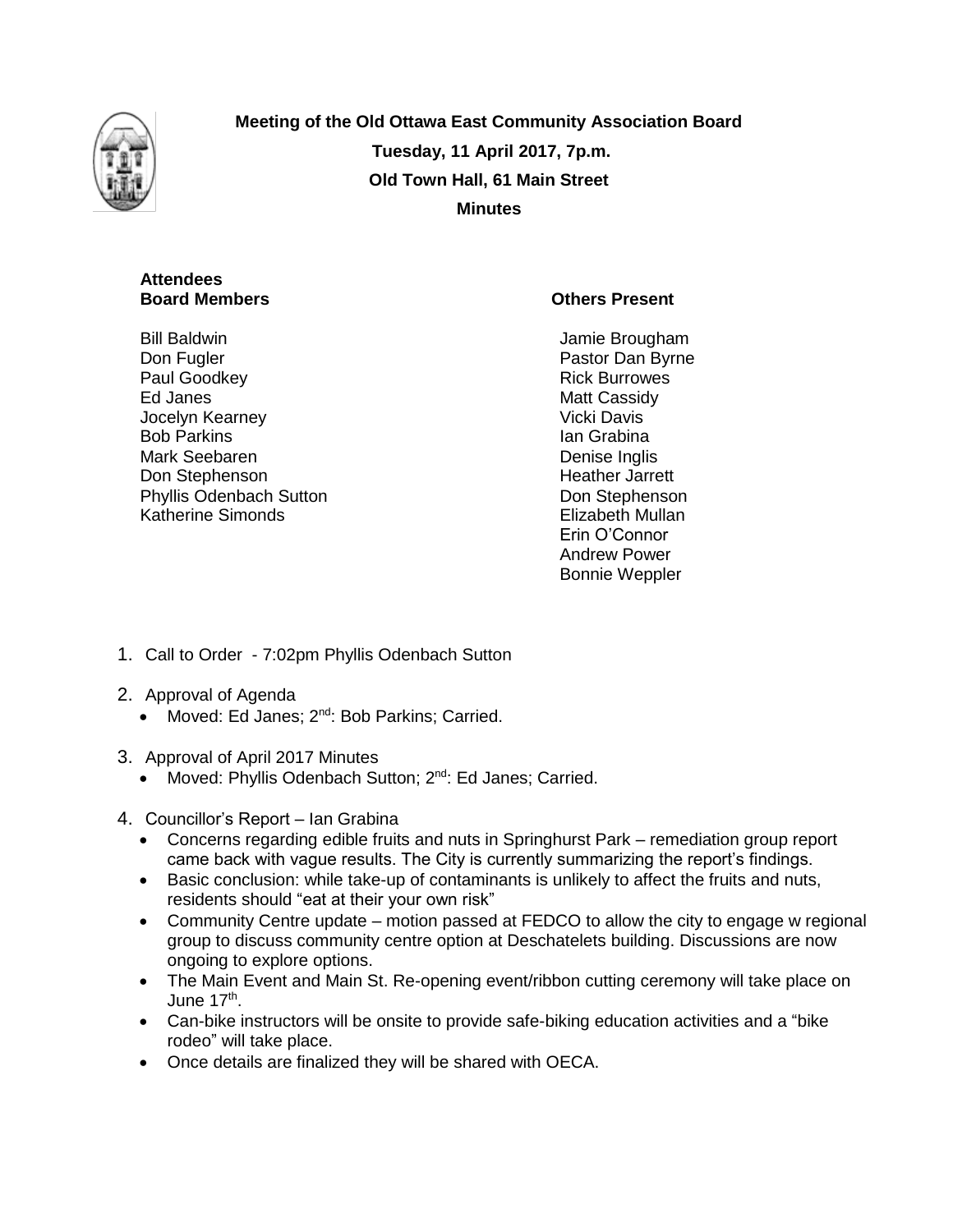- Noise bylaw proposal to change time restrictions of events at Lansdowne Councillor opposes any changes to noise bylaws. OOE residents are encouraged to voice their opinion to the Councillor's office.
- OOE southern boundary issue the Councillor's office does no take any strong position either way. Residents are encouraged to continue the discussion.
- OC Transpo future bus plan for neighbourhood proposing 7 day a week service to replace 101 and 106 that would run bus from west end to Carling through Glebe, looping through Greenfield, to Lees, south on Main down Smythe to hospital. Anticipated to run every 15 minutes during day, 30 minutes during off-peak times. In addition to Route 5, which will be extended to Laurier station downtown.
- Amendment proposed by City planning staff re: coach houses Paul expressed disappointment with the Councillor's response to the OOE concerns about the amendment's language change. Phyllis expressed frustration with the planning committee's procedural practices. Motion was deferred to Planning Committee's meeting to be held on June 13<sup>th</sup>.
- 5. Dan Bergeron & Gabriel Specter Proposed Mural
	- Request for Qualifications for the mural project located on the Main. St. underpass they were shortlisted, responded to the RFP with a proposal to focus on the heritage of this community.
	- The mural will try to weave common themes of importance to the history of the community. One idea is to focus on how the community originated as an island removed somewhat from the rest of Ottawa and developed into a more residential neighbourhood.
	- Are seeking to get a better idea of what the community means to residents.
	- Many suggestions of what is important to residents were put forward, including the focus on the neighbourhood's previous use as farmland and gardens. Potential to tie together with present day priorities such as SLOE, and the community's enjoyment of outdoor activities afforded by proximity to the canal and river.
- 6. Chair's Report Phyllis Odenbach Sutton
	- Report circulated by email See Appendix 1.
	- PM book club seeking to purchase a backdrop of the podium with the OOE logo.
	- General acceptance that if its under \$200 that Phyllis can proceed with procuring a banner with the OOE logo.
	- Next event to be held at Saint Paul University Monday May  $29<sup>th</sup>$  is when the next event will be held at Saint Paul University focusing on Sir Robert Borden.
	- Another will follow in late June. Details forthcoming.
	- Main Event Additional costs are being incurred over and above usual operating costs. OECA considering sponsoring.
	- OECA looking for volunteers for the BBQ at the Main event. Councillor's office is looking for volunteers to be stationed at either end of Main St. from 10-2.
	- Noise bylaw timelines recommendations report will be made available on May 11 according to the Glebe Community newspaper. Comment period ended April 30<sup>th</sup>. Proposal to change noise restrictions from 11pm-1am at Lansdowne on weekends.
- 7. Treasurer's Report Don Fugler
	- OECA has over \$20,000 in the bank. A cheque was written for \$30 and regular costs are being incurred for the PM book series.
- 8. Committee Reports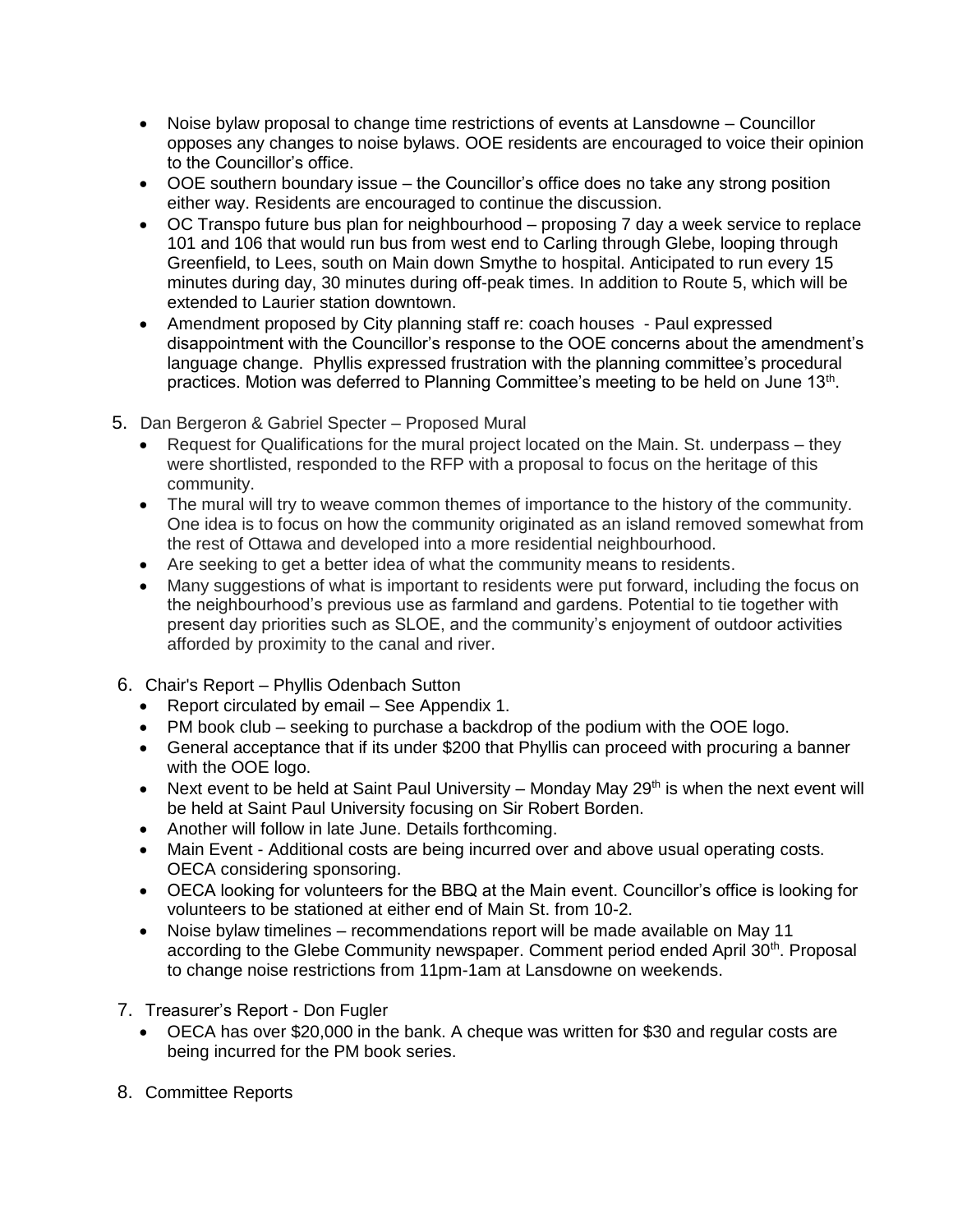- Planning
	- o Key issues discussed within Chair's report.
	- $\circ$  R4 zoning review deadline for comments was extended to May 31<sup>st</sup>. Additional info available on OOE website.
- SLOE John Dance
	- o Report distributed by email. See Appendix 2.
- Transportation Ed Janes
	- o Report circulated by email. See Appendix 3.
	- o Elgin/Hawthorne redesign passed at Transportation Committee.
	- o Greenfield redesign is commencing. Encompasses Graham and Colonel By. Will include a raised multi-use pathway. Cycle-tracks straight down Greenfield also being discussed. Redesign will be open for comment soon, as soon as proposal is finalized. Work likely not slated to begin until 2019/2020.
	- o Merger lane change before Springhurst on Main.
	- $\circ$  There will be an upcoming article in the Mainstreeter focusing on noise from the 417 due to trucks breaking near the Nicholas exit.
- Federation of Citizens' Associations Bob Parkins
	- o The President has retired, and Vice-President has assumed these duties until AGM to be held on June 15<sup>th</sup>.
	- $\circ$  Sanctuary City discussions wound up at City Council where it died.
	- o Transportation Master Plan is available on the FCA website.
- City Centre Coalition Kate Martin
	- o No report
- Communications Catherine Pacella
	- o No report
- Community Safety Mark Seebaran
	- o Some FCA members working with Crime Prevention Ottawa to develop neighbourhood specific crime prevention brochure.
- Membership Suzanne Johnston
	- o No report.
- 9. Community Activities Group Don Stephenson
	- Main Event underscored the importance of Main Event being moved back to Main St.
	- Upper balcony of community association planned for replacement next year.
	- Park events will start being held each Thursday as of May 18<sup>th</sup>
	- Junior/Senior kindergarten after school care CAG will meet to discuss if it will pursue a licence.

10. Motion to Adjourn: : ; Jocelyn 2<sup>nd</sup>: Paul; Carried.

• Date of Next Meeting: Tuesday, 13 June 2017.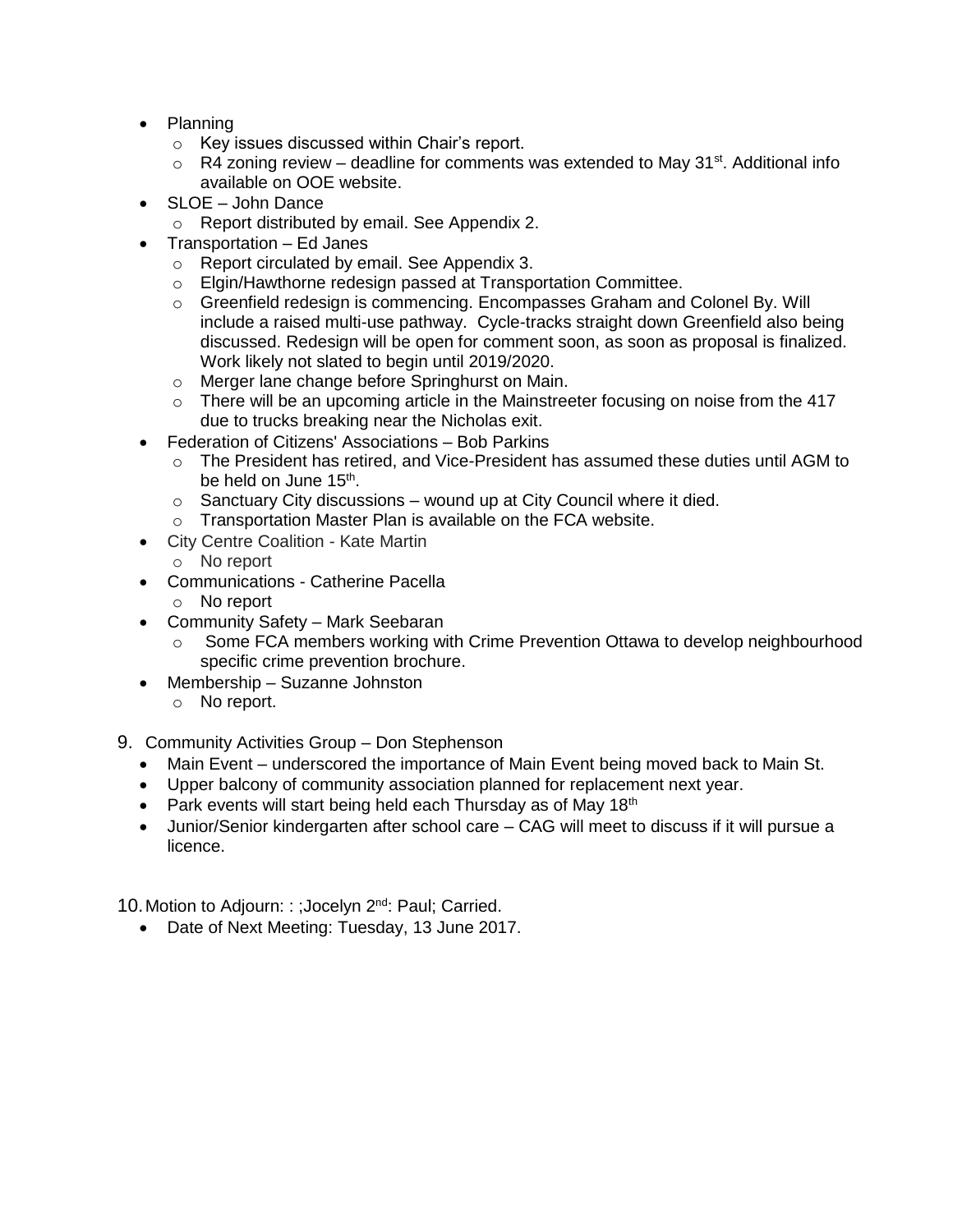# Appendix 1: Chair's Report

## **Chair's report May 9, 2017**

## **Main Street**

- newsletters have started up: the most recent update was #37 on April 13; see our web-

site: <https://ottawaeast.ca/mainstreet>

- Main Street is getting ever nearer to its official opening; current planning is for Saturday, June 17 in conjunction with the Main Event.

- Before then, new retaining walls and the sidewalk will be completed at the corner of Main and Lees and the glass panels atthe Public Art site will be installed.

## **Traffic issues**

- I was cc'ed on a message to our Councillor from an Archville resident on the lengthy time delays when trying to turn right (north) on to Main St at Lees.

- There were 2 issues raised in this message:

1. the need for better synchronization of lights at this intersection with the lights at Main and Hawthorne and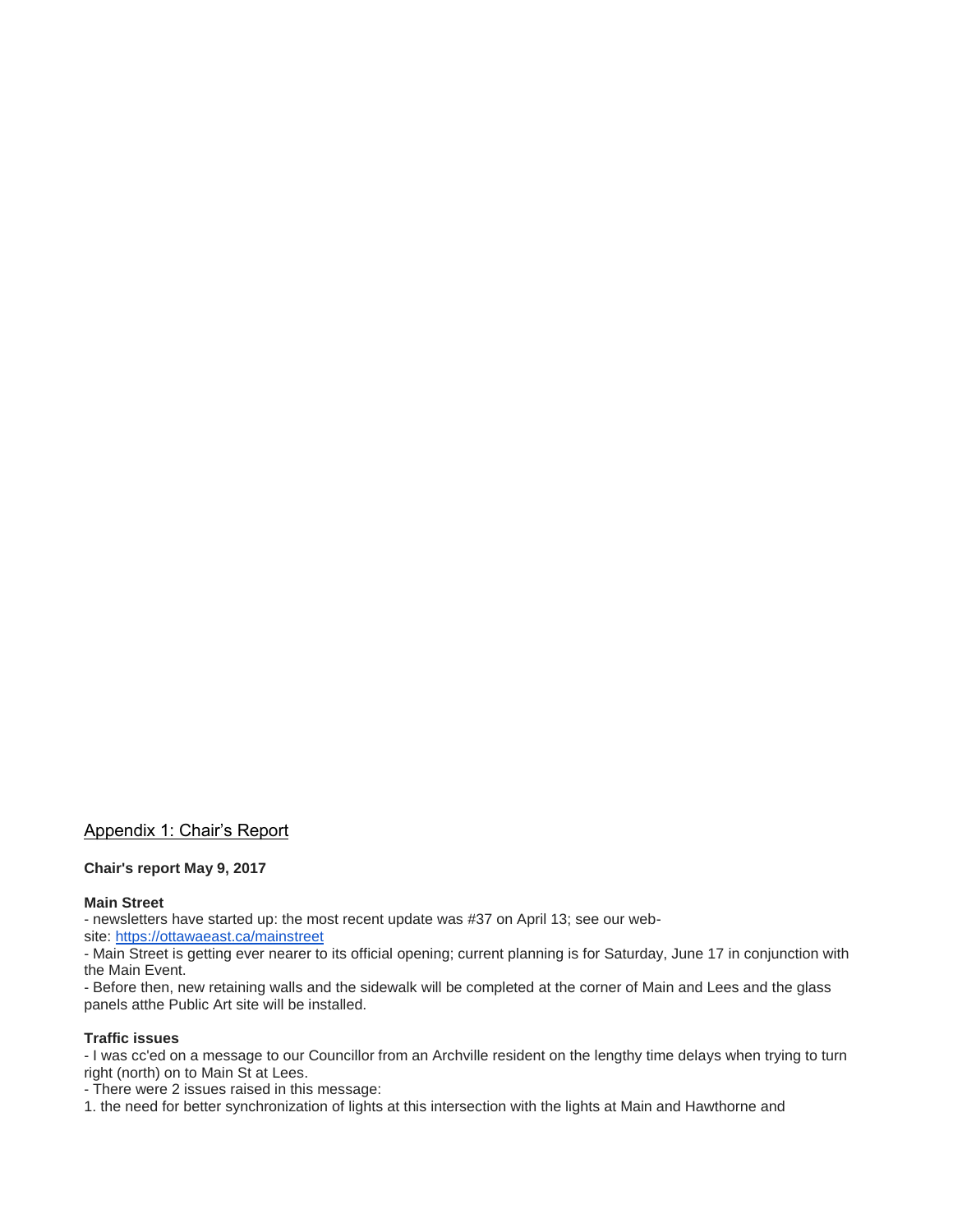2. a proposal to allow car traffic to use the Queensway E on ramp on Lees (which would eliminate some of the traffic at the Main and Lees intersection).

- With respect to the first issue, the Councillor's office suggested that poor driving behaviour may be a large part of the problem. With motorists pulling up into the northern leg of the intersection (and at time blocking the pedestrian crosswalk and beyond) the ability for northbound turning cars on Lees completely disappears.

- An option for residents is to report such infractions via the Ottawa Police Services non-emergency online reporting tool [\(https://www.ottawapolice.ca/en/contact-us/Online-Reporting.asp\)](https://www.ottawapolice.ca/en/contact-us/Online-Reporting.asp). Note that if enough people report this infraction (and it is an infraction) then the Councillor's office can follow-up with our local Community Police Officer and flag the issue to her as one on which the community would like to see action.

- on the second issue, we received the following response:

"...It is not so much an issue of bus volumes, but lane configuration and safety on the mainline of the 417 that results in the need to maintain this bus-only designation. This is to ensure the safety of both the motorists in the area and the buses using the ramp as it would have created an unsafe weave of bus traffic and on-ramp general traffic. ...The Rail Implementation Office and the Ministry of Transportation of Ontario are not in favour of opening the 417 eastbound onramp at Lees Avenue during certain times of day, during any stage of this detour. It is much more difficult to maintain compliance with a "bus-only" designation when the facility is not designated as such 24 hours a day. Because compliance with this bus-only designation is critical in obtaining the safety benefit and the transit operational benefit, we cannot support this suggestion. Further, this maintains consistency with other freeway bus-only facilities in Ottawa, which are all designated bus-only 24 hours a day. This ramp will re-open once Light Rail Transit revenue generating services commences in 2018.

We appreciate that this is an inconvenience and would like to reiterate that these decisions are done for the safety of those travelling in our City. We appreciate your continued patience while the City constructs the largest infrastructure project in Ottawa's history."

# **Springhurst Park**

- Springhurst Park Action (SPA) is readying plans for the summer.

- Soccer mini nets will be back with plans for a soccer rebound wall, adult regulation size (and children's mini size) table tennis tables, regulation size badminton court and a family fun badminton play area.

- But the seeding done by the city after last fall's remediation has not been successful in the areas where all of these fun activities are to be located. While the city has now decided to sod these areas, we will need to hope for a wet June for the sod to be useable by late June when school ends for the summer.

– it would have been so much easier if the sod had been laid in the fall!

## **PM Book club**

- our second event on Sir John A Macdonald was on April 24 was wonderfully led by Phillipe Azzie; we have had great feedback

- our next event will be held on Monday, May 29; we will be discussing Dir Robert Borden, with the discussion being led by Greg Donaghy

- we will be returning to Room L120 at Saint Paul University, 233 Main St

## **New Community Centre**

- a letter of support by OOECA, CAG and SHCHC was sent to the City in advance of the May 2 City meeting re whether the to engage in discussions with CCOC/cahdco on plans for a new centre in the Deschatelets building

- note that Jasmine Tranter of CCOC/cahdco will be making a presentation to us at our next Board meeting on June 13 on their work to date on this project

## **Main Event**

- Andrew Power has volunteered to lead our barbeque efforts this year. Board and community members will hopefully be able to help out as in previous years. Thank you Andrew.

- We have received a cash sponsorship request from CAG to support this event. I have forwarded the e-mail go Board members and would suggest that we discuss at our May 9 meeting.

- Another topic for discussion is the request from the Councillor's office to supply some volunteers at the barriers at Main/ Hazel & Main/ Clegg for the duration of the closure (10am – 2:30pm). The request is for one person per barrier (so 2 at any given time) with the side streets not requiring any volunteers. (The volunteers would be there in the (highly unlikely) chance that an emergency vehicle might need to transit through the closure and to allow access to the area to the site for the booked food trucks, fire trucks and OPS vehicles.)

## **Domicile**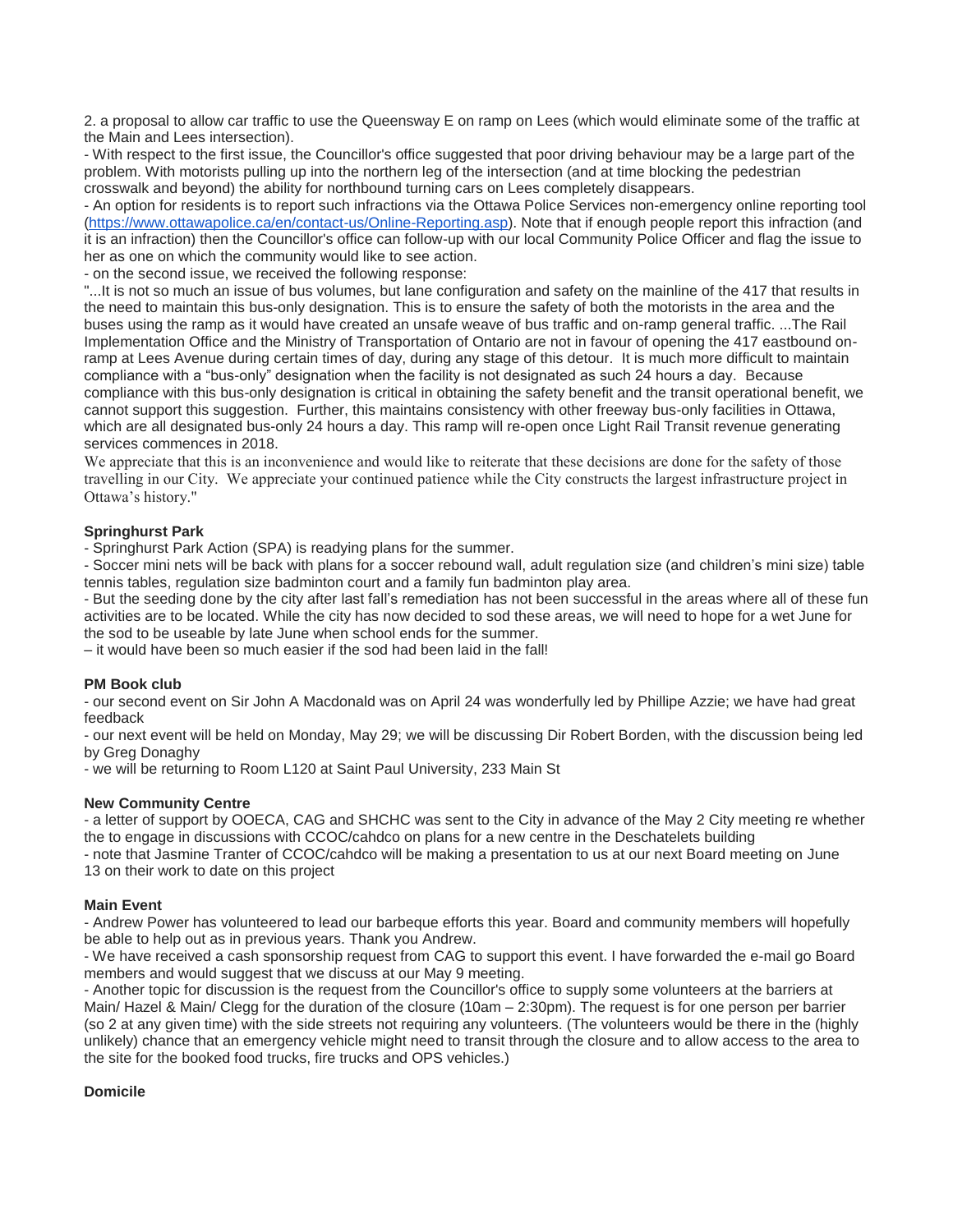- Domicile recently celebrated the "topping off" of Phase 1 of the development; the roof is now on the building, with occupancy still on track for the end of 2017

- I have been speaking with Domicile about parking concerns of some of the residents in the area close to the construction site; much of the on-street parking is currently taking up by contractors starting often before 6:00am. Domicile is looking into whether there are some additional spots that can be found on private property and have been requesting that contractor staff respect quiet times as they park (and when they return to their vehicles)

# **Greystone Village**

- Regional's Phase 1 development near Clegg Street is continuing to move forward; the construction of many of the single family homes and town houses is now well advanced. Work is also proceeding on the remediation for Phases 2 and 3. Following the completion of this remediation, the construction of the sewers and future roads in Phase 2 will begin, including the expansion of Des Oblats Ave.

- the site plan control application for the first two 9 storey condos is reactivated. Regional hopes to have approval in place before the end of the year with construction of the first building starting this winter.

# **Rat Issues in the Archville area**

- I was informed by the Councillor's office of some additional concerns raised about rats in the Harvey & Havelock area; some additional information was also provided based on discussions between the Councillor's office and Public Health Program Manager.

- In particular, it was suggested a community-level approach is probably going to be needed as the likelihood of these rats having recently emerged from the sewers is slim. From Public Health's perspective, as the rats are not being seen actively emerging from the sewers, they have very limited recourse to provide any substantive assistance. As with other urban wildlife (raccoons, squirrels, groundhogs, etc…) it becomes the responsibility of the property owners to manage. The Councillor's office provided some specific ideas for a broader approach, which I am sure they would be willing to share if asked.

# **Proposed changes to the City noise by-law**

- The City of Ottawa is currently undergoing a review of the city's noise by-law. Included in the document is a proposed option that suggests a change to the noise by-law for special events held at Lansdowne and the Canadian Tire Centre. It is proposed that the by-law be extended from the current 11:00 pm regulation to 1:00 am. You can view the City of Ottawa's noise by-law discussion paper on our web-site: <https://ottawaeast.ca/>

- It is anticipated that a recommendations report will be made available on May 11, 2017, and that it will go before the Community and Protective Services Committee, currently scheduled on May 18, and Ottawa City Council on May 24.

# **Planning issues**

# *Coach houses*

- We are concerned that the language proposed for 2 of the Coach House bylaw amendments does not align with the Official Plan and recently approved Coach House Bylaw or with the intentions outlined by City planning staff. - We suggest:

1. That the current policy be maintained to require a garage on the main level of a potential 2-storey coach house and that all habitable space be above the garage (vs the staff recommendation to allow habitable space on the main floor as well).

2. Maintain the maximum 3.2m wall height for all roof construction types of coach houses built up to 1m from the property line (vs the staff recommendation which would allow for a 4-5m wall height depending on the style of roof).

# *R4 Zoning Review*

- Please note that the comment period on the proposals for R4 zoning has been extended to May 31.

- To date one of the proposals that has resulted in a lot of discussion has been the City proposal to allow apartment buildings to be built on narrower lots than is currently allowed. A number of other community associations have been keeping us in the loop on their views of the proposed modifications coming out of the City's R4 Zoning Review.

- The City proposals can be accessed via our web-site: <https://ottawaeast.ca/planning>

# **Watershed Conditions Statement** – **Flood Watch, Rideau River**

- the Rideau Valley Conservation Authority has been issuing statements on almost a daily basis over the last few days as rain forecasts have been changing

- the statements include some very good advice: do not drive or walk in flowing water more than 30 centimetres deep; Parents need to inform children about the dangers of going near flooded areas and fast moving water in streams and ditches.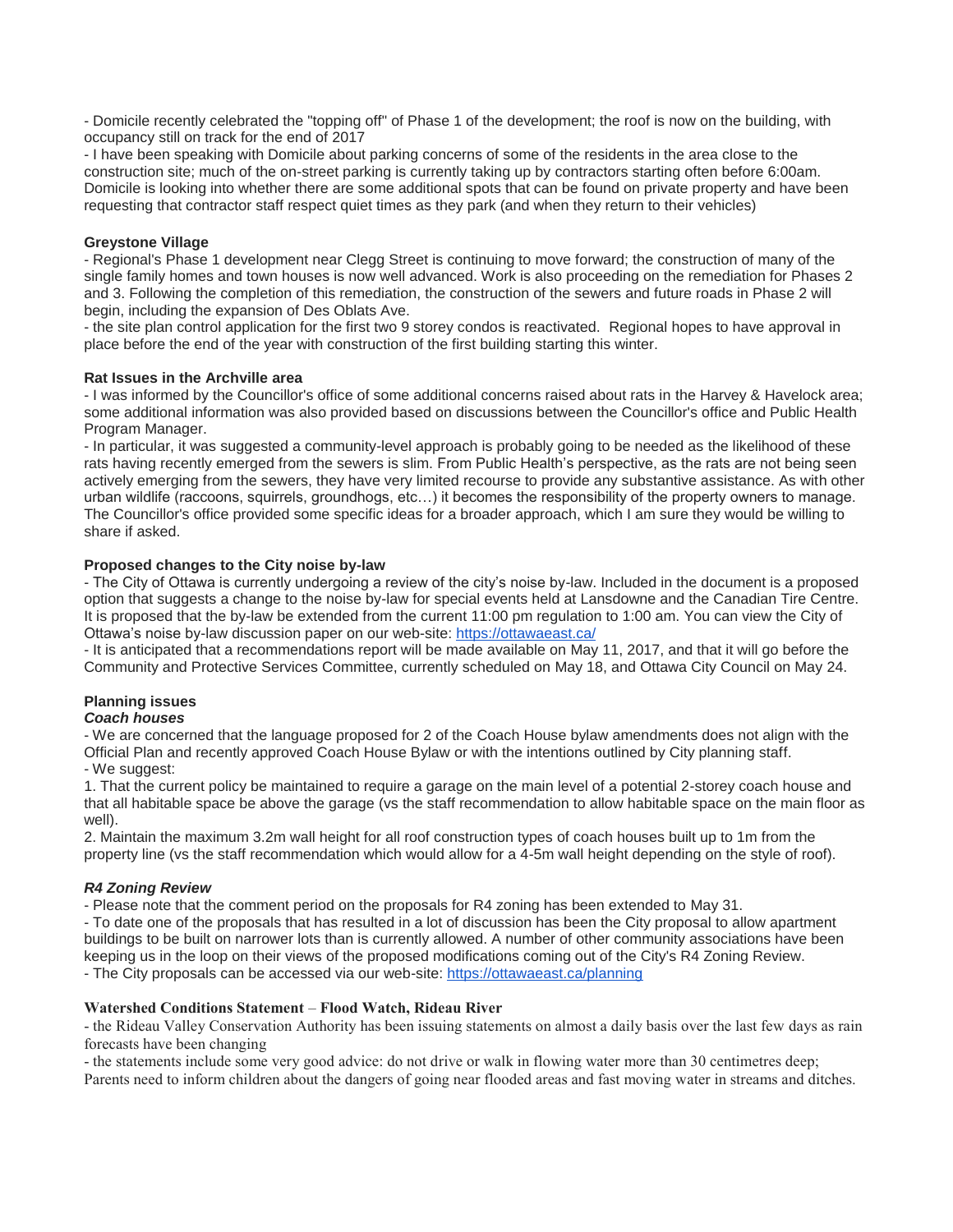- For water level and flow information in the Rideau system as well as the Ottawa River, visit the RVCA Streamflows and Water Levels webpage at <http://his.rvca.ca/rvcafwl/>

- For more information about conditions on the Ottawa River, also check the webpage of the Ottawa River Regulation Planning Board at <http://ottawariver.ca/river-levels-flows.php#river-levels-flows-7-days>

## **Ottawa Neighbourhood Study**

- At our April meeting, the Board tasked Ron Rose with investigating the Ottawa Neighbourhood Study, particularly with a view of having the Study's boundaries more accurately reflect the actual boundaries of OOE.

He checked with the Ottawa U staff behind the Study, and reported on three items:

"1. The Study staff have already undertaken a review of its existing boundaries, and has come up with a tentative revision. The new boundaries, once finalized, will be implemented probably in the summer/fall of 2018, and the information will be based on the results of the 2016 censes.

2. The staff revising the boundaries claim that they have received previous feedback from members of our community, and based on that feedback, have redrawn the OOE boundary to include all residences south of Clegg Street between the Rideau River to the east and the houses north of Riverdale as far west as Avenue Road. Thus, they have not included the houses south of Riverdale, between Avenue Road and Main St. See attached map.

My initial communication with the Project indicated that the boundary to the south west is Avenue Road. They acknowledge that their current revision does not reflect that, and are seeking my response. It would seem, based on the comments from the Study's authors, that there are some in our community who have indicated a desire to exclude the Avenue road-Main St - Riverdale triangle

I would rather have a response and a recommendation come from the Community Association, following a full discussion of th issue at the next meeting. FYI, there are approximately 150 residences in that triangle, many of which are multiple units.

I know that we've had this discussion before, and that it is also an issue for the Mainstreeter. I'm not sure how CAG and SLOE deal with it.

3. The project is offering to come and discuss the Study with Community Associations, and have asked me to see if the OOECA would like to hear a presentation.

# Appendix 2: SLOE Report

# SLOE REPORT

**1. Sesqui-tree project:** Ian McRae and I decided that rather than have a separate OOE tree planting project we more productively will support Ecology Ottawa's sesquicentennial tree planting efforts.

**2. Bench:** the Lees Community Garden would like to have a bench but there are several challenges to this idea. First, apparently the garden isn't on city property (I had thought it had been on the city's 166 Lees property but I guess I'm wrong) and, second, city benches cost a fortune once accessibility etc are addressed. But if anybody has a spare bench It would be appreciated.

**3. City's Renewable Energy Strategy:** Ecology Ottawa has also called for the City to get its Renewable Energy Strategy back on track and would like community associations to support this thrust. We may wish to discuss that at an upcoming Board meeting. The Glebe Community Association Board unanimously passed the motion below urging the Mayor and Councillors to deliver a real Renewable Energy Strategy.

## GCA Motion

Whereas in 2014, the City of Ottawa released an Air Quality and Climate Change Management Plan which set new greenhouse gas reduction targets, and included a commitment to prepare and approve a Renewable Energy Strategy – a strategy to promote renewable energy, energy efficiency, and conservation in Ottawa;

Whereas in 2015 a Renewable Energy Strategy was declared a Term of Council priority;

Whereas a Renewable Energy Strategy is a critical component of our ability to fight climate change, as more than half of Ottawa's greenhouse gas pollution is associated with how we heat, cool and electrify our homes, offices and other buildings;